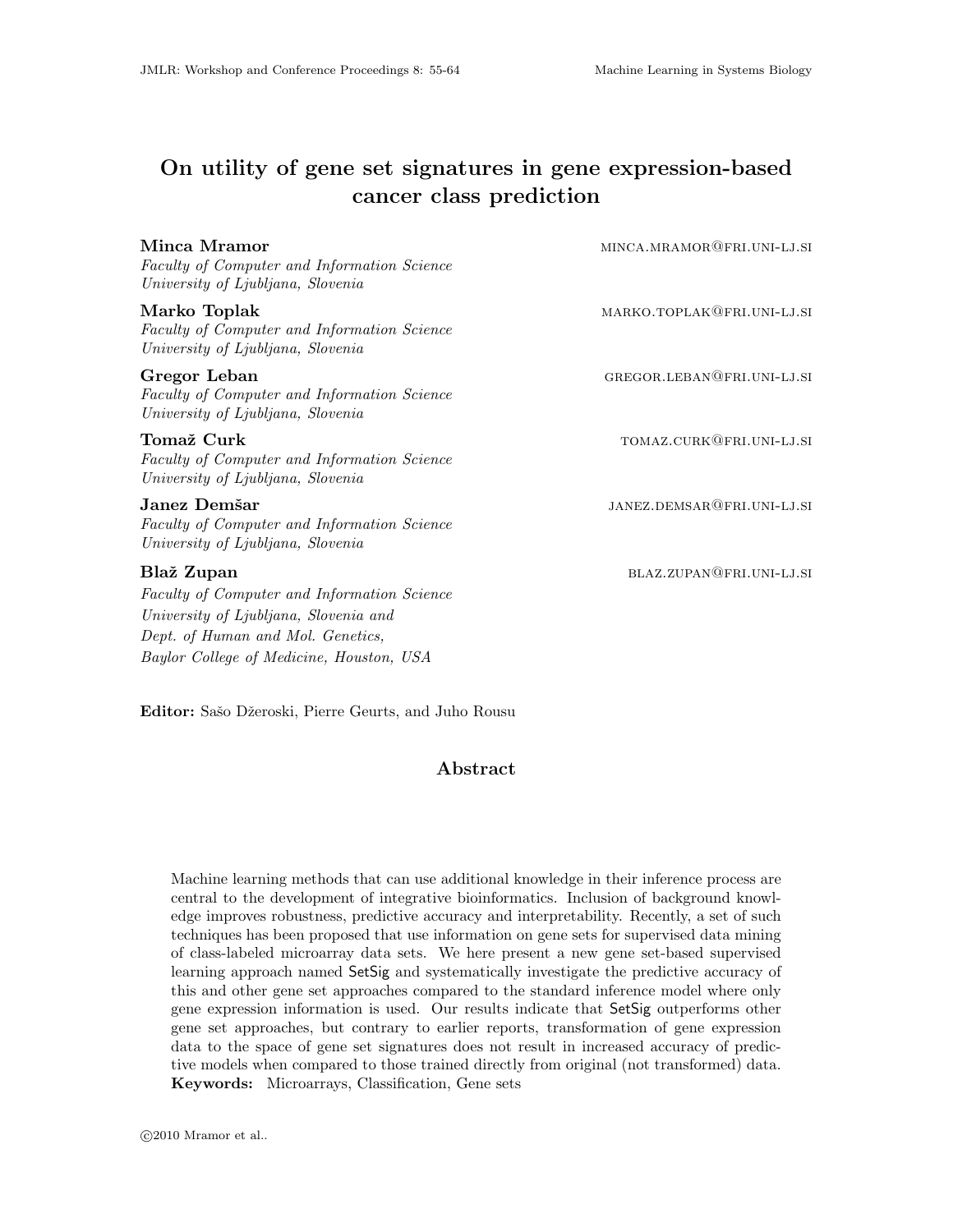# 1. Introduction

Methods to incorporate additional *domain knowledge* in the model inference process have from its early ages been central to machine learning research. Also referred to as background knowledge, its inclusion should increase model stability, predictive accuracy and interpretability.

In systems biology the sources of domain knowledge abound. They include information on gene structure and annotation, protein interactions, tissue localization, biological pathways, literature references, and other. From the onset of high-throughput data acquisition, bioinformatics has striven to include such additional knowledge in the discovery process. Consider, for instance, genome-wide gene expression analysis. From the first reports on utility of computational techniques such as clustering, the relevance of results was confirmed using function annotations (Eisen et al., 1998). Later, the procedure was formalized in enrichment analysis, where knowledge on groups of related genes, called gene sets, was used to identify groups including either over or under-expressed genes under specific experimental conditions (Subramanian et al., 2005). Reporting enriched gene sets, rather than a list of differentially expressed genes, should yield stability, improve robustness across data sets of the same kind coming from different sources (labs), and help us in gaining a deeper understanding of the underlying processes due to identification of affected pathways (Nam and Kim, 2008).

Gene set enrichment is by definition an explorative data analysis technique. If the task in genome-wide microarray analysis is class prediction, such as tumor classification, diagnosis and prognosis, standard supervised machine learning techniques should be used instead (Simon et al., 2003). Early efforts in this domain directly applied machine learning to class-labeled expression data (Brown et al., 2000) and used gene expressions as features. Recently, a number of techniques have been proposed to incorporate the knowledge on gene sets in the model inference process, where each individual observation (e.g. tissue sample) should be described by features (*signatures*) that correspond to gene sets. These are computed from expression of its constituents (genes) and are then used for model inference. At present, these approaches can be classified based on whether they use class information when computing the signatures. Approaches that do not use class information include methods that compute average gene set expression (Guo et al., 2005), use principal component analysis (PCA) (Liu et al., 2007) or singular value decomposition (Tomfohr et al., 2005; Bild et al., 2006), while domain-enhanced analysis with partial least squares (Liu et al., 2007), PCA with relevant gene selection (Chen et al., 2008), activity scores based on conditionresponsive genes (Lee et al., 2008), averages of expression values of genes supporting the gene set score (Efron and Tibshirani, 2007) and ASSESS (Edelman et al., 2006) do.

Similarly to gains in enrichment analysis, gene sets-based inference of predictive models should improve the stability and predictive accuracy. Interestingly, however, this has not yet been systematically tested across larger collections of data sets and across different methods. Also, there is a lack of a thorough comparison of such approaches with standard machine learning from the entire set of genes.

In the paper, we demonstrate the stages of development of a gene set-based supervised learning approach in crafting our own one (SetSig), and then report on systematic investigation to determine if this and five other knowledge-based techniques produce more accurate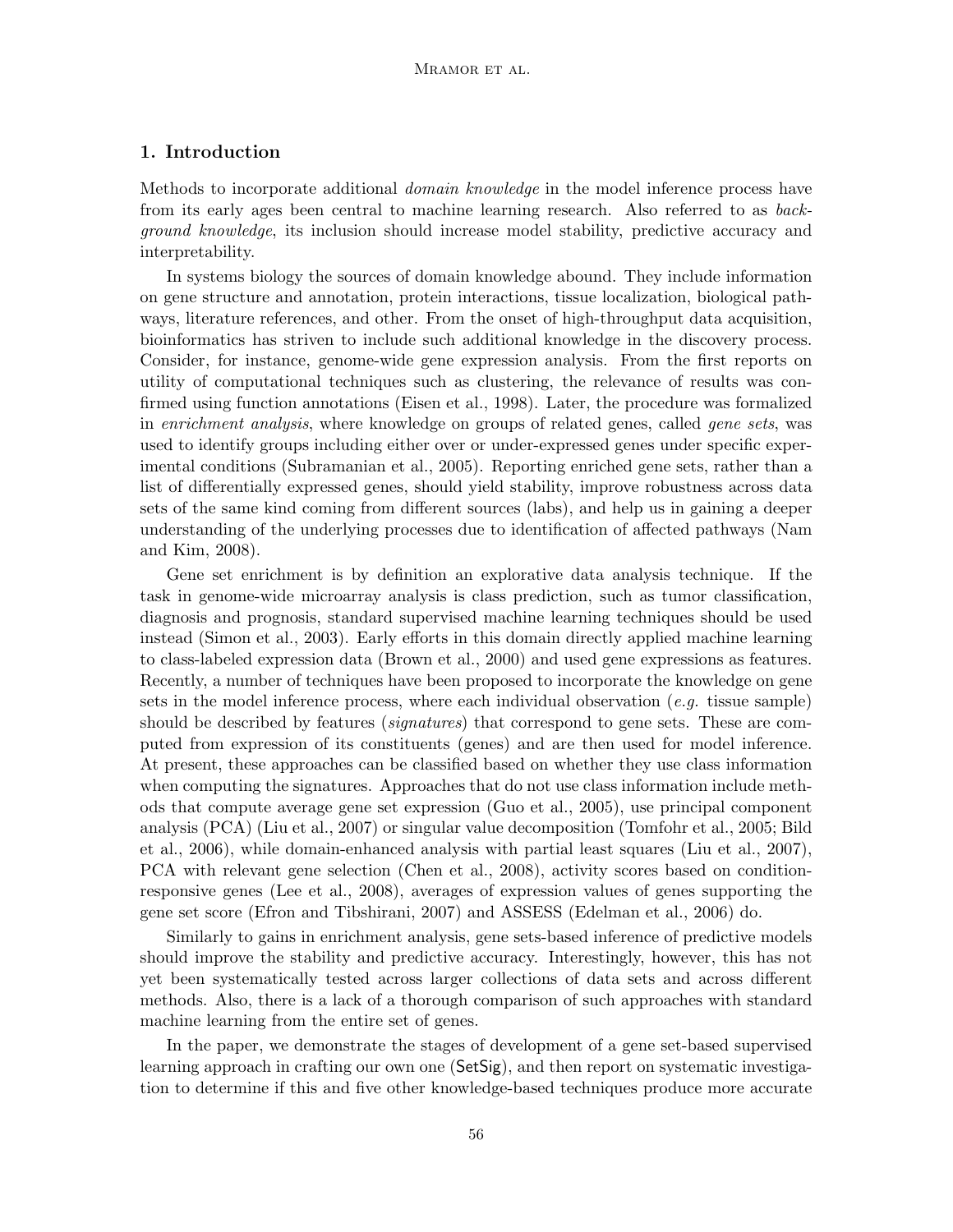predictive models. Our test-bed incorporates 30 publicly available data sets, and uses standard evaluation and modelling procedures from supervised data mining. The results of our analysis are quite surprising and contradict initial reports on the superiority in accuracy of gene set-based predictive modelling (Lee et al., 2008; Efron and Tibshirani, 2007; Edelman et al., 2006).

## 2. Methods

#### 2.1 Data sets

The study considered 30 cancer gene expression data sets from the Gene Expression Omnibus (GEO) (Barrett et al., 2007). All data sets have two diagnostic classes and include at least 20 samples, where each class was represented by at least 8 data instances. On average, the data sets include 44 instances (s.d.  $= 29.6$ ). The GDS data sets with following ID numbers were used: 806, 971, 1059, 1062, 1209, 1210, 1220, 1221, 1282, 1329, 1375, 1390, 1562, 1618, 1650, 1667, 1714, 1887, 2113, 2201, 2250, 232, 2415, 2489, 2520, 2609, 2735, 2771, 2785 and 2842.

All data sets were preprocessed in the same manner. First, the probes measuring the expression of the same gene were joined and the average value of the expression over all probes was used. Second, in all data sets the gene expression values for each gene were normalized to zero mean  $(\mu = 0)$  and unit variance  $(\sigma^2 = 1)$ .

#### 2.2 Gene sets

We used the gene sets from the Molecular signatures data base (MSigDB v2.5) (Subramanian et al., 2005). MSigDB includes five collections of gene sets that differ in the prior knowledge or the computational method used for creating them. We have considered collections C2 and C5, where gene sets where composed based on prior biological knowledge. From these we selected gene sets that include at least five genes for which the gene expression information was provided in the explored data set. Also, large (and possibly non-specific) gene sets that included more than 200 such genes were excluded from the analysis. As a result of this filtering, we used the following gene sets:

- C2cp: 639 gene sets belonging to canonical pathways (C2 collection). These gene sets are compiled by domain experts from the pathway data bases and are usually canonical representations of a biological process.
- C2C5: gene sets from the biological process and molecular function part of gene ontology (C5 collection) in addition to gene sets from C2cp. Depending on the number of genes in the specific data set, approximately 1.600 gene sets covering up to 7.900 genes met these criteria.

#### 2.3 SetSig: sample characterization by gene set signatures

We here describe SetSig, a new approach to summarizing gene expression data into features based on gene sets. Our primary motivation was to construct a relatively simple method that does not rely on linear transformations and on search for gene groups within gene subsets which can potentially lead to overfitting.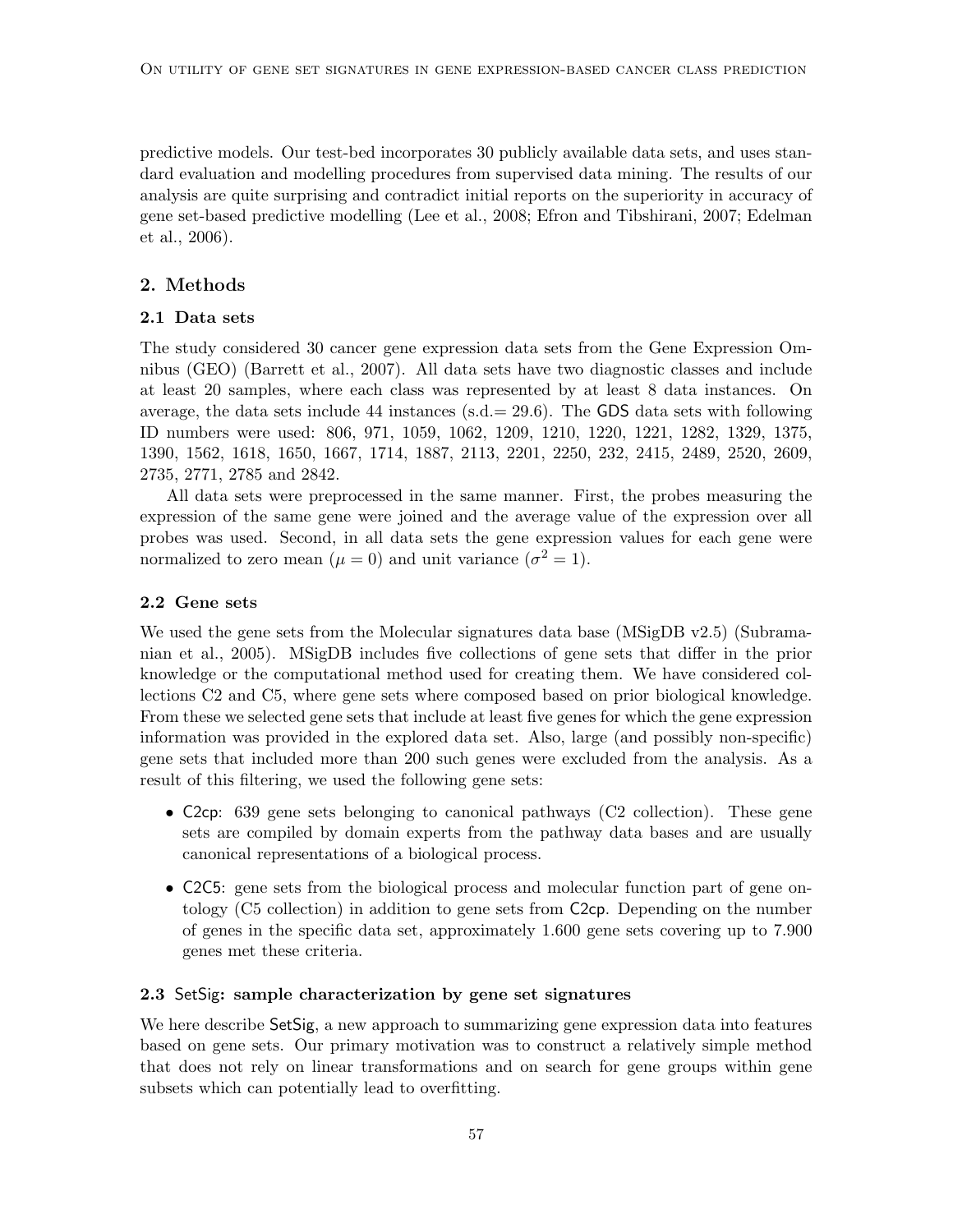Gene expression data consists of a number of samples  $S$  described by gene expressions,  $f_S(g)$  (where g represents a gene) and the class value. SetSig transforms the data so that samples are described by gene set signatures,  $f_S(G)$  (where G is a gene set) computed from the original gene expressions. The procedure for computation of  $f_S(G)$  for a particular sample  $S$  and gene set  $G$  goes as follows:

- 1. Let  $C_1$  and  $C_2$  be sets of samples belonging to the first and to the second class, respectively.
- 2. Calculate the Pearson correlation coefficient between the expressions of genes from gene set G in the sample S and every sample from  $C_1$  and from  $C_2$ . For a given gene set  $G$ , let  $R_1$  and  $R_2$  then be the corresponding sets of correlation coefficients, that is

$$
R_1 = \{r_G(S, C) : C \in C_1\}, \qquad R_2 = \{r_G(S, C) : C \in C_2\},
$$

where  $r_G(S, C)$  is the correlation between  $f_S(g_i)$  and  $f_C(g_i)$  for  $g_i \in G$ .

3. The genes set G's signature for sample  $S$ ,  $f_S(G)$ , is then computed as the Student's t-statistics for difference between  $R_1$  and  $R_2$ :

$$
f_S(G) = \frac{\overline{R_1} - \overline{R_2}}{\sqrt{s_{R_1}^2/N_1 + s_{R_2}^2/N_2}}
$$

,

where  $N_1$  and  $N_2$  are the number of samples in  $C_1$  and  $C_2$ , respectively.

Intuitively, coefficients in  $R_1$  are high (low) if expressions of genes from gene set G in the sample  $S$  are similar to (different from) expressions of these genes in the samples from the first class. Coefficients in  $R_2$  describe the similarities (differences) for the second class. Student's t-test measures whether the coefficients in  $R_1$  differ from those in  $R_2$  that is, how important are the genes from  $G$  for distinguishing between the two classes. The sign of the t-statistic is positive (negative) if the particular sample's gene expressions are more similar to those of first (second) class.

This procedure is used on each sample and for each gene set. The result is a set of samples described with gene set-based features, instead of gene expressions. The samples without class values (the testing set) are not used to obtain  $R_1$  and  $R_2$ . While SetSig directly addresses the data with binary class variable, it can be simply extended to multiclass prediction problems by construction of a separate classifier for each of the sample labels. In the paper we concentrate on the performance of the core method only and study only binary classification problems.

#### 2.4 Other gene set signature transformation methods

In experiments we compared SetSig to other, previously published methods that use transformation of gene expression data sets to data sets comprising gene set scores. These transformations include:

1. Mean and Median (Guo et al., 2005), where each gene set is characterized with mean (median, respectively) expression of genes from the gene set.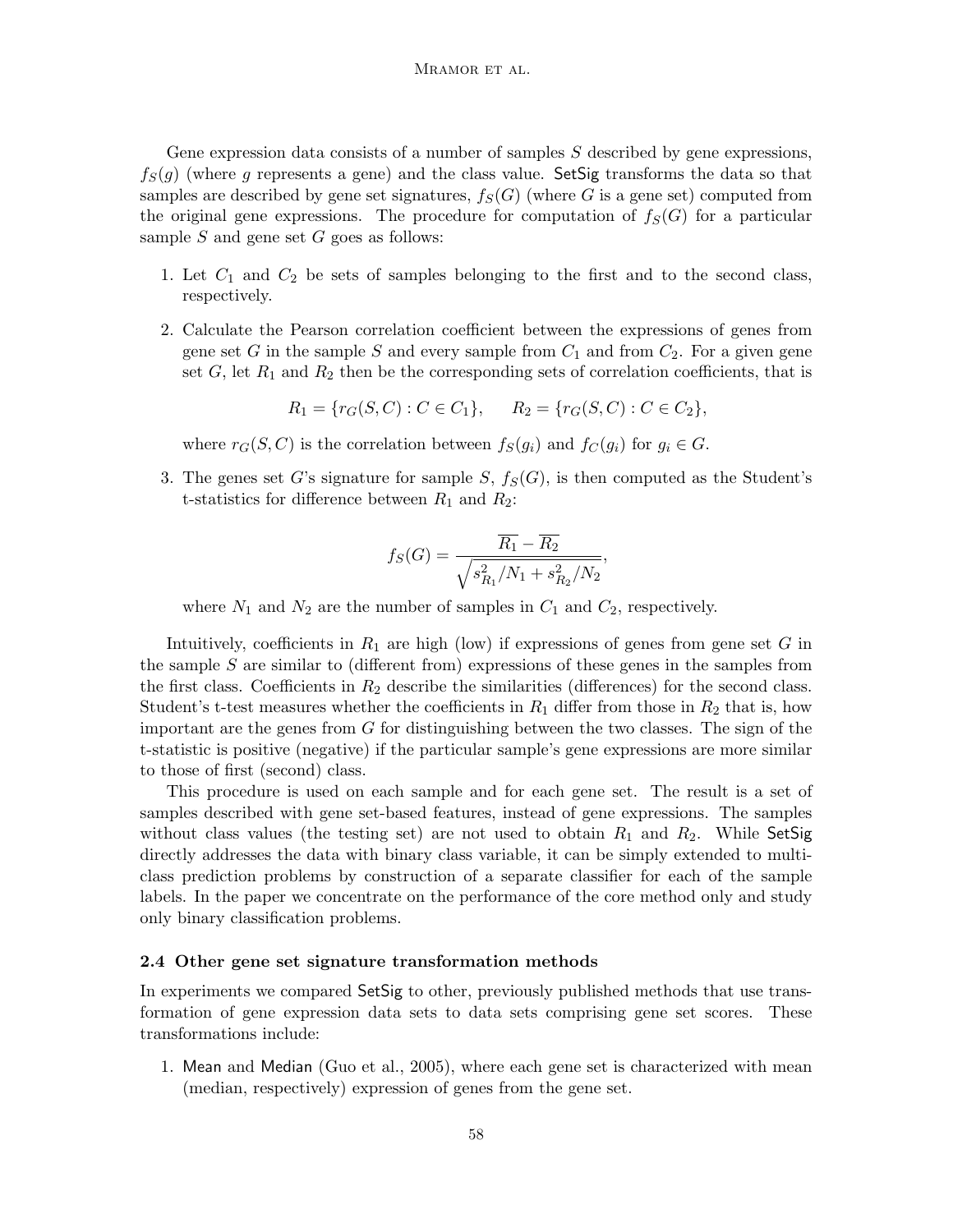- 2. ASSESS (Edelman et al., 2006) scores gene sets with a Kolmogorov-Smirnov like statistic on a list of ranked gene correlations, similarly to GSEA (Subramanian et al., 2005). While GSEA estimates correlations of genes with the class labels across all samples, ASSESS estimates these correlations individually for each sample. The correlations are estimated as the differential probabilities of the two classes. The parametric model (Edelman et al., 2006) was used for estimation of differential probabilities.
- 3. The first principal component of PCA (Liu et al., 2007) of genes in the gene set.
- 4. CORGs method selects a subset of genes from the gene set, named condition-responsive genes (CORGs), whose activity scores (averages across expression values) differentiate between class labels (Lee et al., 2008). Contrary to previously mentioned methods, only a subset of the gene set is used for data transformation. The CORGs are selected greedily starting with genes with the highest t-scores until the quality estimate of the subset improves.

#### 2.5 Estimation of predictive accuracy, classification, evaluation of results

Different supervised learning methods have been used to build class prediction models in the space of gene set signatures and in the space of gene expressions. Models were built with support vector machines (SVMs) with linear kernel, a naive Bayesian classifier, a k-nearest neighbor learner, and a logistic regression learner. We report on the results for the SVM and logistic regression models, which outperformed models built with other supervised learning approaches. The results of other tested class prediction methods show similar trends.

We used leave-one-out validation to estimate the area under ROC curve (AUC) of the tested models. As some gene set transformation methods build internal data models, only the learning set was used to induce such models. The same evaluation procedure was used across the entire set of 30 data sets. For each data set, the various methods were ranked. Statistical significances of differences between average ranks of tested methods were evaluated with the Nemenyi test and were visualized with critical distance graphs (Demšar, 2006).

All supervised learning approaches were used as embedded in Orange data mining environment (Demšar et al., 2004). Orange was also used to implement SetSig and re-implement all other gene set-based supervised learning procedures investigated in this report.

#### 3. Results

We first compared the predictive accuracy of class prediction models using SetSig transformed data sets with the C2cp and C2C5 gene set subsets with predictive accuracy of the models built with original gene expression data. For the latter, no feature selection or any additional data transformation was used. Figure 1 shows that SVM models built with original data sets perform significantly better than SetSig on the C2cp subset and better (but not significantly) for the C2C5 subset. As expected, SetSig performs better with larger number of gene sets (more biological knowledge), albeit the difference was not significant.

Figures 2 and 3 include the results for all gene set-based transformations listed in Sec. 2.4 for the SVM and logistic regression models, respectively. Gene sets in C2C5 were used as the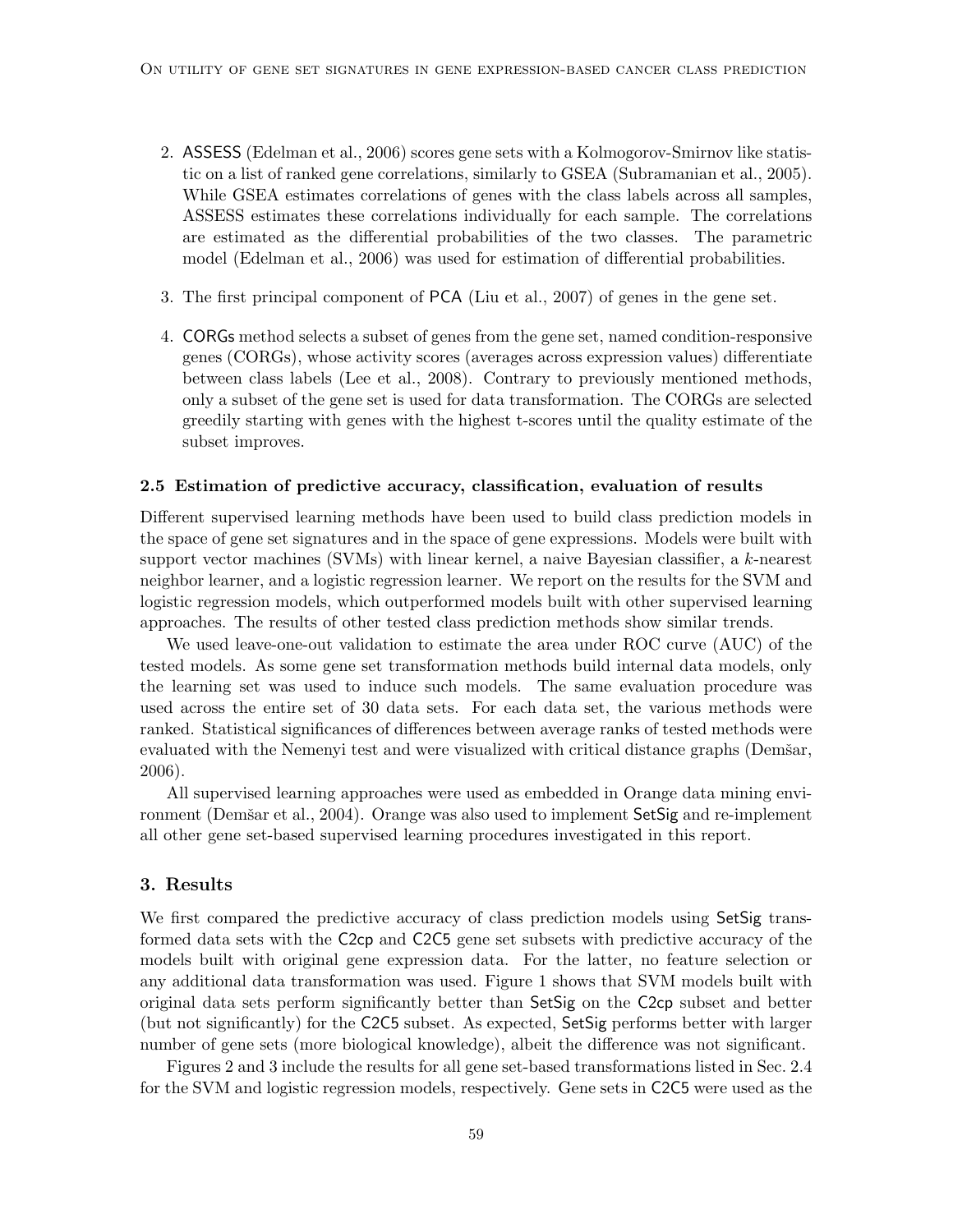

Figure 1: Critical distance graph showing the average AUC ranks of SVM models on original gene expression data sets(genes all) and data sets transformed by  $\mathsf{SetSign}\$  (either with gene sets C2cp or C2C5). Methods connected with bold lines are not significantly different ( $\alpha = 0.05$ ).

models built with them performed better in the experiments with SetSig reported above. Nemenyi test identifies two groups of insignificantly different methods connected with a bold line in Figure 2. Inference from gene expression without gene set transformation performs best, although the difference is only significant for two of the six gene set-based methods (PCA and ASSESS). The difference between all gene set methods is statistically insignificant. Of all the tested methods, SetSig performed best. Similar trends can be observed in Figure 3 for the models built with logistic regression. Again, models built with the original gene expression data preform best. The difference in the average ranks is significant for two of the gene set transformation methods (Median and CORGs). SetSig outperforms other gene set transformation methods and is significantly better than the Median approach.



Figure 2: The average AUC ranks of SVM models on original gene expression data sets (genes all) and transformed using a variety of gene set-based transformation methods.

Gene set-based approaches use only a subset of genes from the original expression data sets. One reason for poorer performance of these approaches could have been that some informative genes are left out. We tested this by evaluating the accuracy of predictive models built directly from gene expressions but using only a subset of genes. We have examined the following subsets in this way: (1) genes present in  $C2cp$  (genes  $C2cp$ ), (2) genes not present in C2cp (genes notC2cp), (3) genes present in C2C5 (genes C2C5), (4) genes not present in  $C2C5$  (genes not  $C2C5$ ), and (5) all genes (genes all).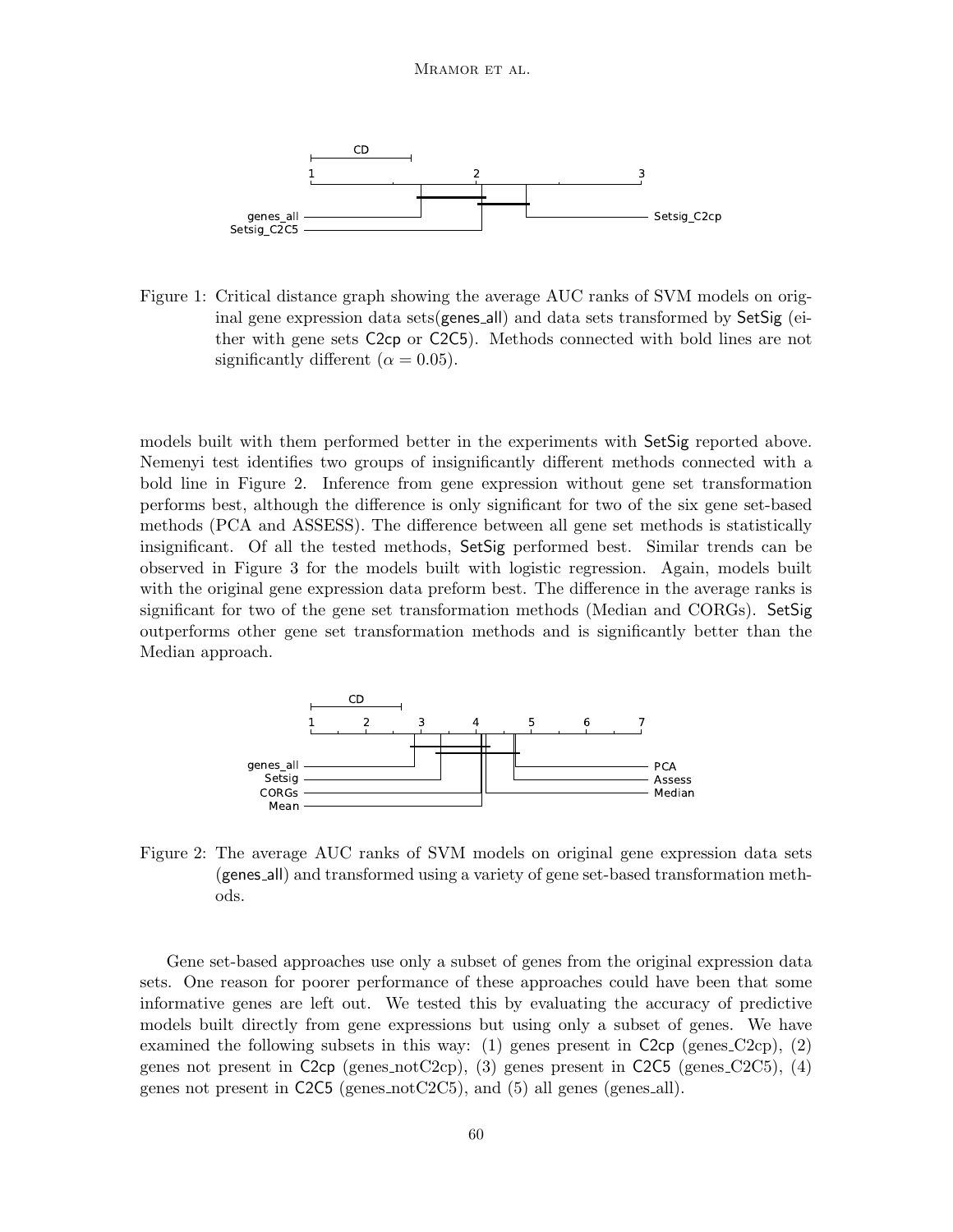

Figure 3: The average AUC ranks of logistic regression models on original gene expression data sets (genes all) and transformed using a variety of gene set-based transformation methods.



Figure 4: The average ranks of AUC-scored classifiers that use different subsets of genes. The differences are statistically insignificant.

The average ranks of the models built with the above mentioned subsets and the differences between them are shown in Figure 4. The average ranks of AUC of models built with different subsets of genes are very similar. No statistically significant differences were detected.

#### 4. Discussion

Our experimental results indicate that transformation of gene expression data to the space of gene set signatures does not result in increased accuracy of predictive models when compared to those trained from original (not transformed) data. In fact, the latter, "geneset free" approach consistently ranked higher in our experiments. Of all the tested gene set approaches, SetSig's performance was closest to that of using all genes.

These results come as a surprise. First, in explorative data analysis, the utility of gene sets is motivated by gains in interpretability, and also by gains in stability and robustness of results, even when compared across data sets obtained from different laboratories (Manoli et al., 2006).

Next, several recently published papers explicitly report that their gene set approaches over-perform the gene-centric approach. Closer inspection shows that these assertions are not a result of systematic study, and either used a very limited number of data sets in the study (Efron and Tibshirani, 2007; Edelman et al., 2006; Lee et al., 2008), or, as in the most recent report, are based on too restrictive gene selection (feature set selection of only a handful genes in gene-centric approach) prior to learning (Lee et al., 2008). But even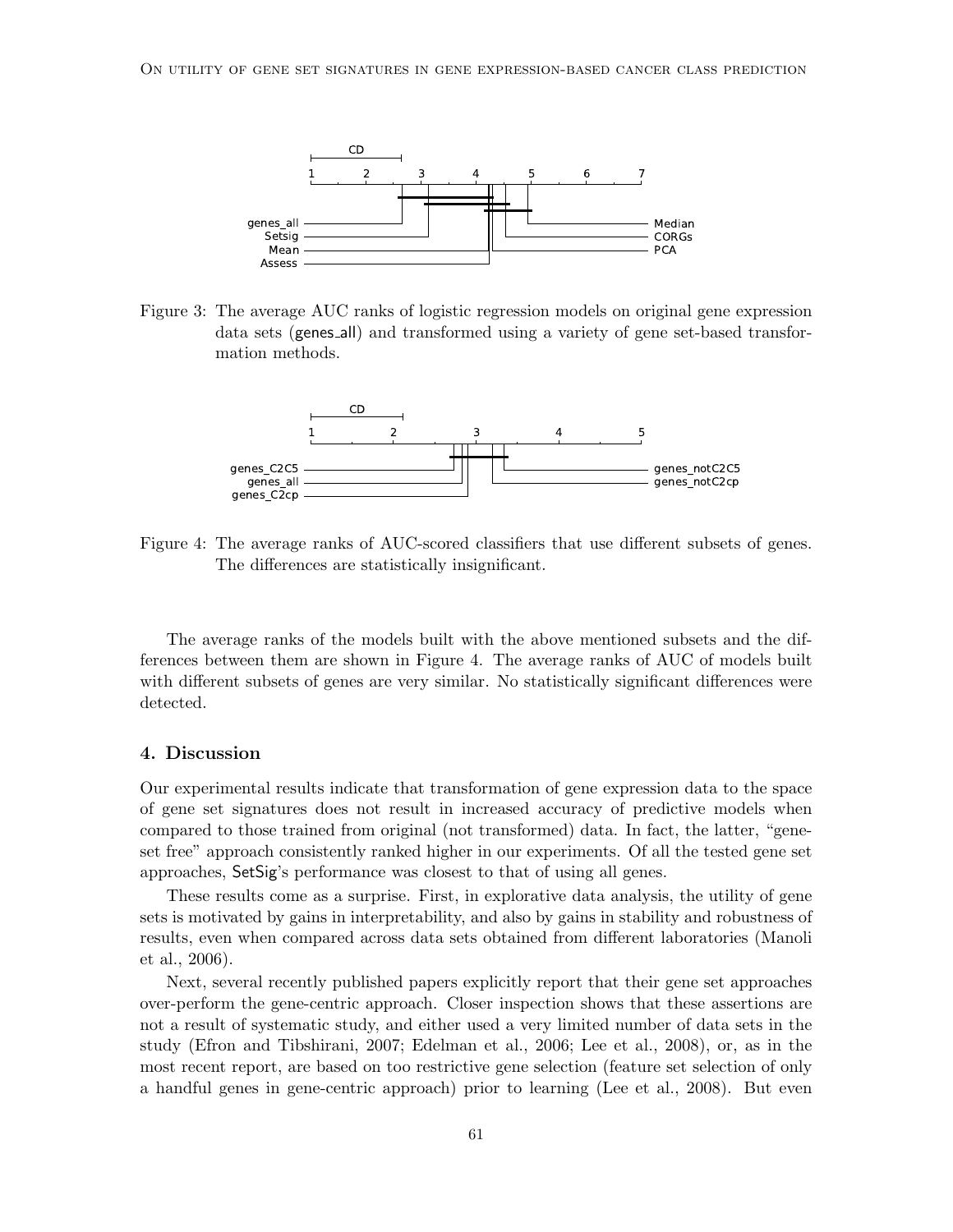with such lack of systematic testing, all the present evidence reported votes in favor of gene set-based approaches.

Finally, we would in general (albeit naively) expect to gain with any inclusion of additional (background) knowledge in machine learning. However, in frameworks described in this paper such knowledge is used to transform, rather than complement the problem domain. We can think of a number of other reasons why the utility of gene sets with respect to predictive accuracy fails:

- 1. Gene sets do not include some highly class-informative genes.
- 2. There are too many gene sets.
- 3. Some gene sets are very similar to each other.
- 4. Gene set signature construction methods lose information.
- 5. Number of samples (instances) is too low to reliably estimate gene set scores.
- 6. Biological knowledge of the genes is incomplete. Gene sets and pathways used are not specific enough to represent biological processes that distinguish between different cancer types.

We can reject reason (1) based on results on gene-centric approach that used genes from different sets (Figure 4), where no significant differences were observed. Facts stated in (2) and (3) can hurt supervised learning, but gene-centric approaches must deal with the same kind of problems (abundance of genes, many of which are co-expressed genes). Due to (4) we have tested six different approaches, including very promising and elaborate ones such as CORGs. (5) clearly deserves further investigation. Previous studies have already shown that supervised learning methods may fail due to low sample size (Ein-Dor et al., 2005; Hanczar and Dougherty, 2008). Finally (6), despite incompleteness of biological knowledge on genes, we would expect that additional information in the form of gene sets should help us in inference of reliable classifiers, even more for the methods like CORGs which remove genes that do not contribute to class differentiation from the gene sets.

# 5. Conclusion

The reasons why gene set-based transformations for supervised learning from gene expression data sets fail when compared to gene-centric learning seem elusive. In fact, they do not fail, but rather – contrary to our expectations and to several recent reports – do not surpass the more standard and direct learning from gene expression profiles. Yet, predictive performance is not the only issue here, and gene set-based predictive models can significantly gain with regard to ease of interpretation and information they provide to biologists and clinicians. We have indeed observed that just like for gene-centric models (Mramor et al., 2007) we could construct very simple and highly-predictive visual models using only a few gene set signatures. We can thus conclude that knowledge on gene sets may be a useful resource for supervised microarray data analysis, but that methods for its inclusion in model inference require further studying and improvements, specifically in terms of gains in predictive accuracy.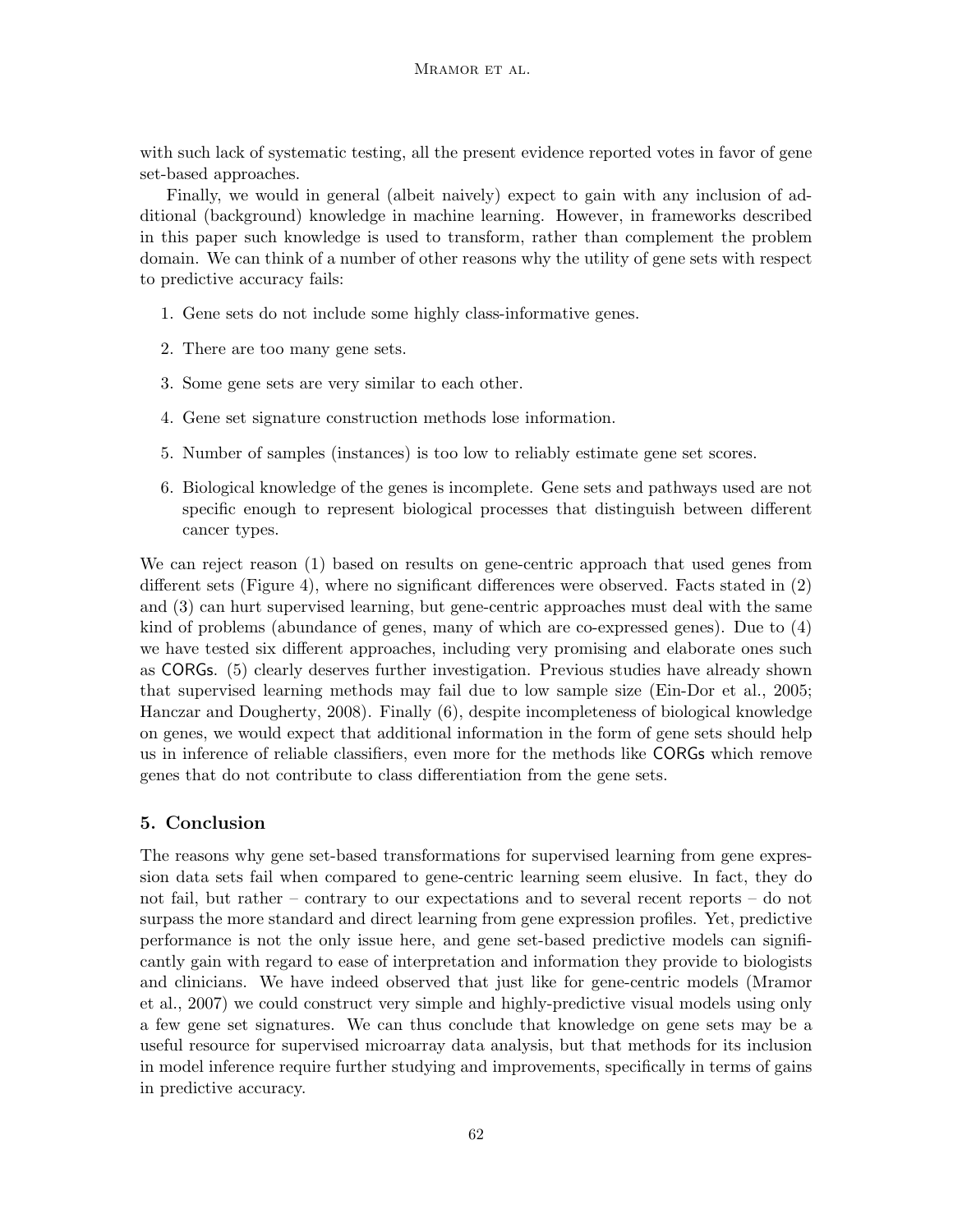#### Acknowledgements

This study was funded by the program and project grants from the Slovenian Research Agency (P2-0209, J2-9699, L2-1112).

## References

- Tanya Barrett, Dennis B. Troup, Stephen E. Wilhite, et al. NCBI GEO: mining tens of millions of expression profiles–database and tools update. Nucl. Acids Res., 35:760–5, 2007.
- Andrea H. Bild, Guang Yao, Jeffrey T. Chang, et al. Oncogenic pathway signatures in human cancers as a guide to targeted therapies. *Nature*,  $439(7074):353-357, 2006$ .
- Michael Brown, William Noble Grundy, David Lin, et al. Knowledge-based analysis of microarray gene expression data by using support vector machines. PNAS, 97(1):262–7, 2000.
- X. Chen, L. Wang, J. D. Smith, and B. Zhang. Supervised principal component analysis for gene set enrichment of microarray data with continuous or survival outcomes. Bioinformatics, 24(21):2474–81, 2008.
- J Demšar. Statistical comparisons of classifiers over multiple data sets. *Journal of machine* learning research,  $7(ian):1-30$ , 2006.
- J. Demšar, B. Zupan, and G. Leban. Orange: From experimental machine learning to interactive data mining, white paper, 2004.
- E. Edelman, A. Porrello, J. Guinney, et al. Analysis of sample set enrichment scores: assaying the enrichment of sets of genes for individual samples in genome-wide expression profiles. Bioinformatics, 22(14):e108–16, 2006.
- B Efron and R Tibshirani. On testing the significance of sets of genes. Ann Appl Stat, 1  $(1):107-29, 2007.$
- Liat Ein-Dor, Itai Kela, Gad Getz, et al. Outcome signature genes in breast cancer: is there a unique set? Bioinformatics, 21(2):171–178, 2005.
- Michael B. Eisen, Paul T. Spellman, Patrick O. Brown, and David Botstein. Cluster analysis and display of genome-wide expression patterns. PNAS, 95(25):14863–8, 1998.
- Z. Guo, T. Zhang, X. Li, et al. Towards precise classification of cancers based on robust gene functional expression profiles. BMC Bioinformatics, 6:58, 2005.
- Blaise Hanczar and Edward R. Dougherty. Classification with reject option in gene expression data. Bioinformatics, 24(17):1889–1895, 2008.
- Eunjung Lee, Han-Yu Chuang, Jong-Won Kim, et al. Inferring pathway activity toward precise disease classification. PLoS Comput Biol, 4(11):e1000217, 11 2008.